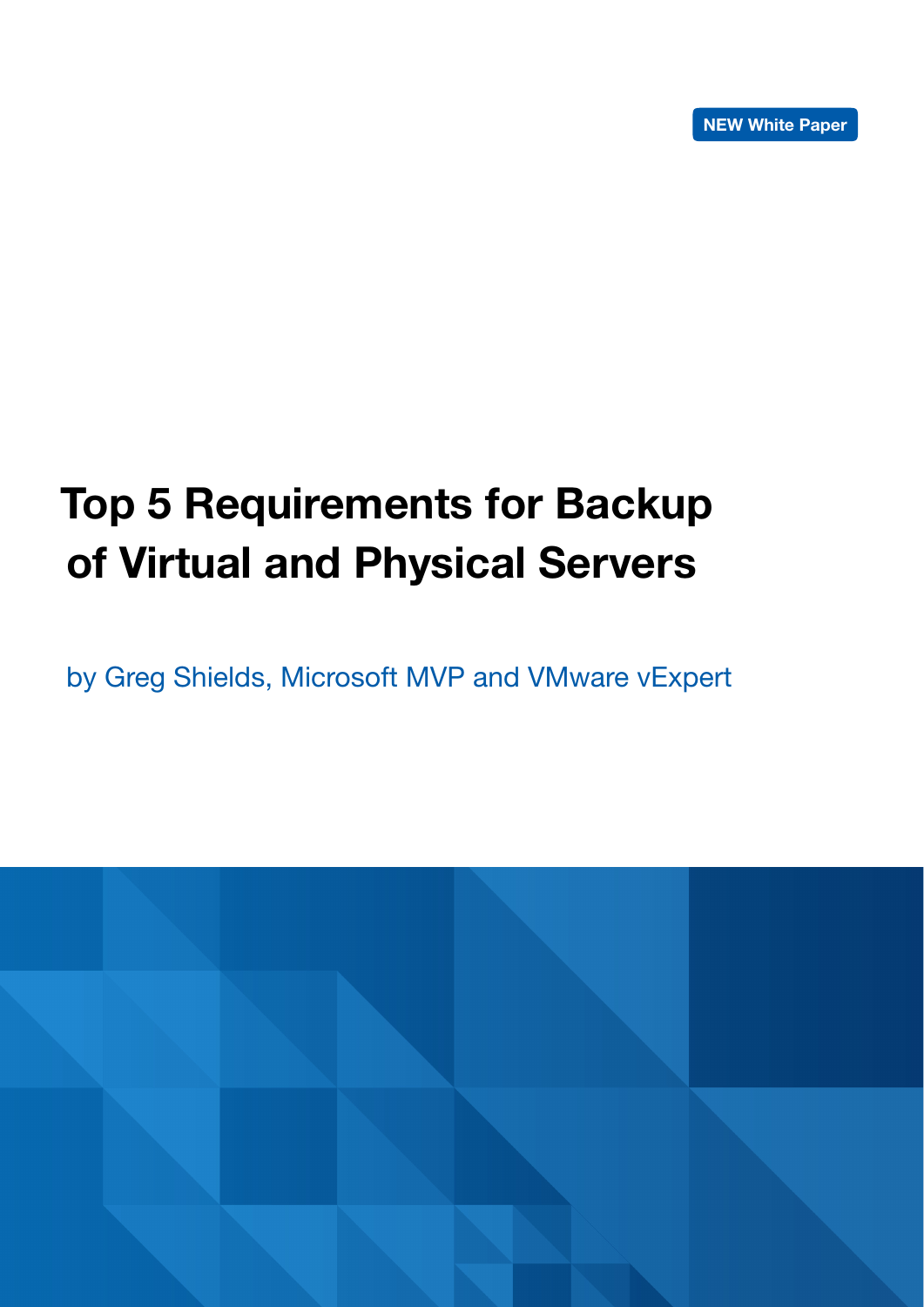

## Greg Shields Microsoft MVP and VMware vExpert

Greg Shields is a Senior Partner with Concentrated Technology. With fifteen years of IT experience, Greg is one of the world's leading experts on virtualization, cloud, and systems management technologies. He is a Contributing Editor and columnist for Microsoft TechNet Magazine and Redmond Magazine, has written over fourteen books, and contributes regularly to online publications like TechTarget and MCPMag. com. He is also a highly sought-after and top-ranked speaker for both live and recorded events, and is seen regularly at conferences like TechMentor, the Microsoft Management Summit, Microsoft Tech Ed, VMworld, Connections, among others. Greg is a multiple-year recipient of Microsoft's Most Valuable Professional (MVP) award and VMware's vExpert award.

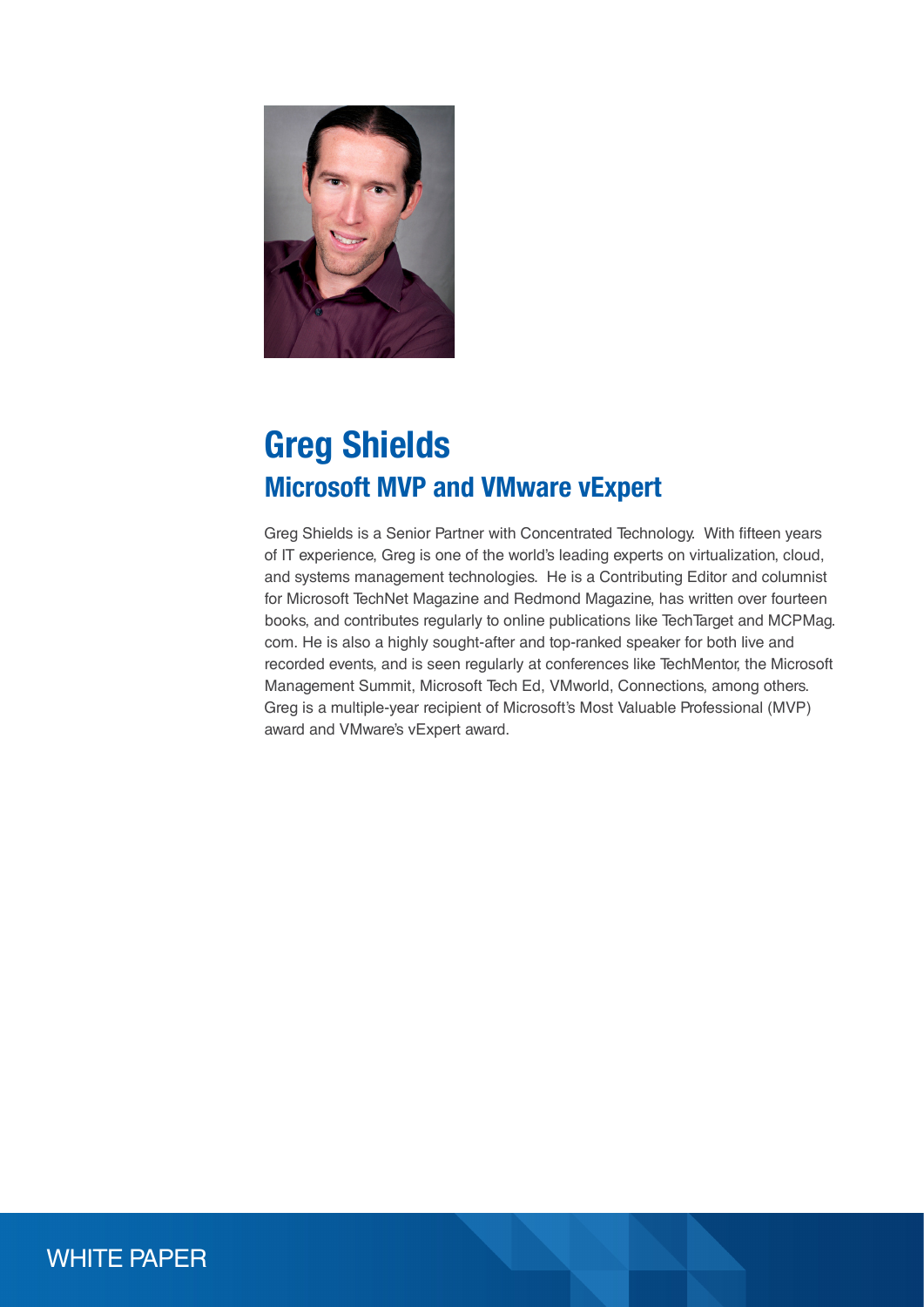## Virtual and Physical – Protecting Both

Reports by leading industry analysts like Gartner, IDC and Concentrated Technology suggest virtual servers in 2011 will eclipse physical servers in total server deployments. The majority of today's business computing environments already have both virtual and physical servers at the same time.

This hybrid reality drives the need for protecting both virtual and physical environment needs. In so doing, the following list of "Must-Have" requirements should serve as a basic roadmap for IT managers as virtualization use continues to outpace physical server utilization.

- Must Have Requirement #1 (Complete Protection): Precting both physical servers and virtual servers
- Must Have Requirement #2 (RTO): Reducing recovery time from hours or days to an RTO of minutes. Today's datacenters are no longer willing to accept downtime of any measurable quantity. Any selected data recovery solution must meet this need.
- Must Have Requirement #3 (RPO): Completely eliminating backup windows. Doing so reduces the RPO to just minutes. Losing time is an impact, but losing data is a mission critical failure. Solutions that prevent data loss also prevent business impacts.
- Must Have Requirement #4: 100% Reliability / assurance of recovery. The notion that backups must be manually tested has become quaint to the point of ridiculousness. The right solution automates this activity for you, eliminating manual verifications while ensuring data is correctly captured.
- Must Have Requirement #5: Universal recovery across virtual or physical environments (anywhere to anywhere). It includes restoring to dissimilar hardware. This also includes the capability for granular recovery that ranges from files and folders to email messages and database rows, to application objects, and ultimately full bare metal server recovery.

### WHITE PAPER **3** 3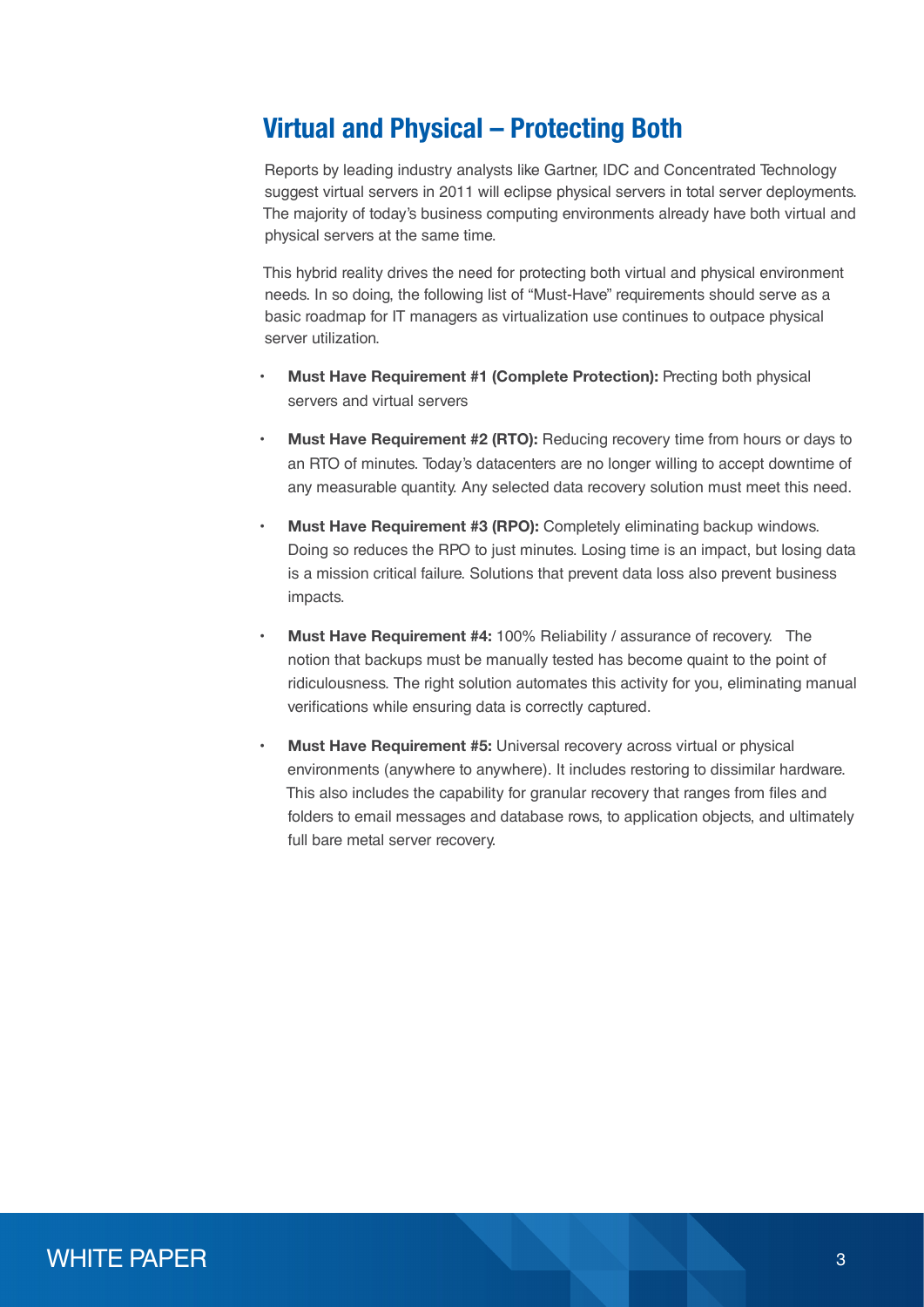## Achieving the Must Haves by Solving the Perspective Problem

Accomplishing these can't be achieved with just any legacy backup products. The approaches used by legacy backup software suffer because they were developed many years ago for physical servers and were merely retrofitted to accommodate virtual environments.

These legacy backup products also suffer from performance problems, they don't scale well, and can even actually corrupt data as it is backed up. They worked adequately in the early days in the physical-only environments they were designed for, but frankly altogether fail when applied to virtualization.



Figure 1 shows a graphical representation of exactly those possible perspectives. A backup agent with application awareness is necessary when applications require quiescence. One is needed in the operating system and yet another for files and folders and to interface with application-aware agents.

Virtualization adds further complexity, as well as new perspectives from where backups can be sourced. An agent might sit in the hypervisor's management partition, within its external storage, or even the VM itself. Each of these positions comes with its own strengths as well as weaknesses.



## WHITE PAPER <sup>4</sup>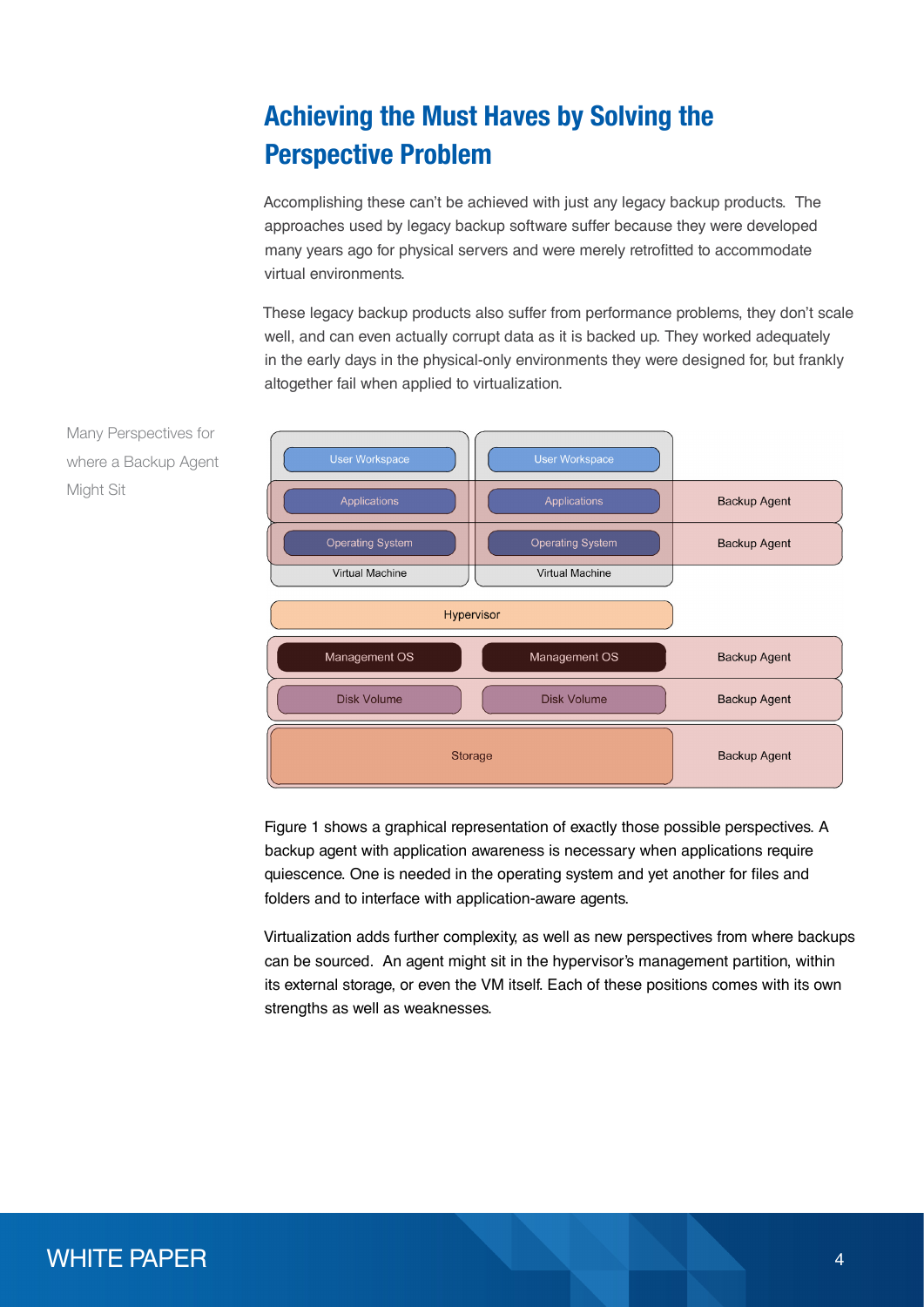There is, however, one location across both physical and virtual infrastructures that presents a single, unified place for a smartly-designed agent to capture everything: The disk volume layer. Far better than dealing with individual files and folders in a file system, the disk volume layer sees everything as blocks on disk. When data changes, so does the disk block.

Capturing those changes and replicating them elsewhere means backing up those changes as they occur. That backup happens in near real time, and in a fashion that can be replayed back elsewhere whenever necessary.





Such a solution is elegant in its simplicity. We know that at the disk volume layer data is treated as blocks. Thus, attaching a backup agent to this process means watching each block as it changes. Once that block changes, as Figure 2 shows, the change is replicated to the backup server. This eliminates the entire notion of a backup window, because data is constantly being backed up. Must Have #3, solved: Completely eliminating backup windows and reducing the RPO to just minutes.

Once at that server, all kinds of useful things can be done with the data. Stored on disk, views of that data can be created almost instantaneously by simply replaying the data into a workable user interface. This solves Must Have #2: Reducing recovery time from hours or days to an RTO of minutes.